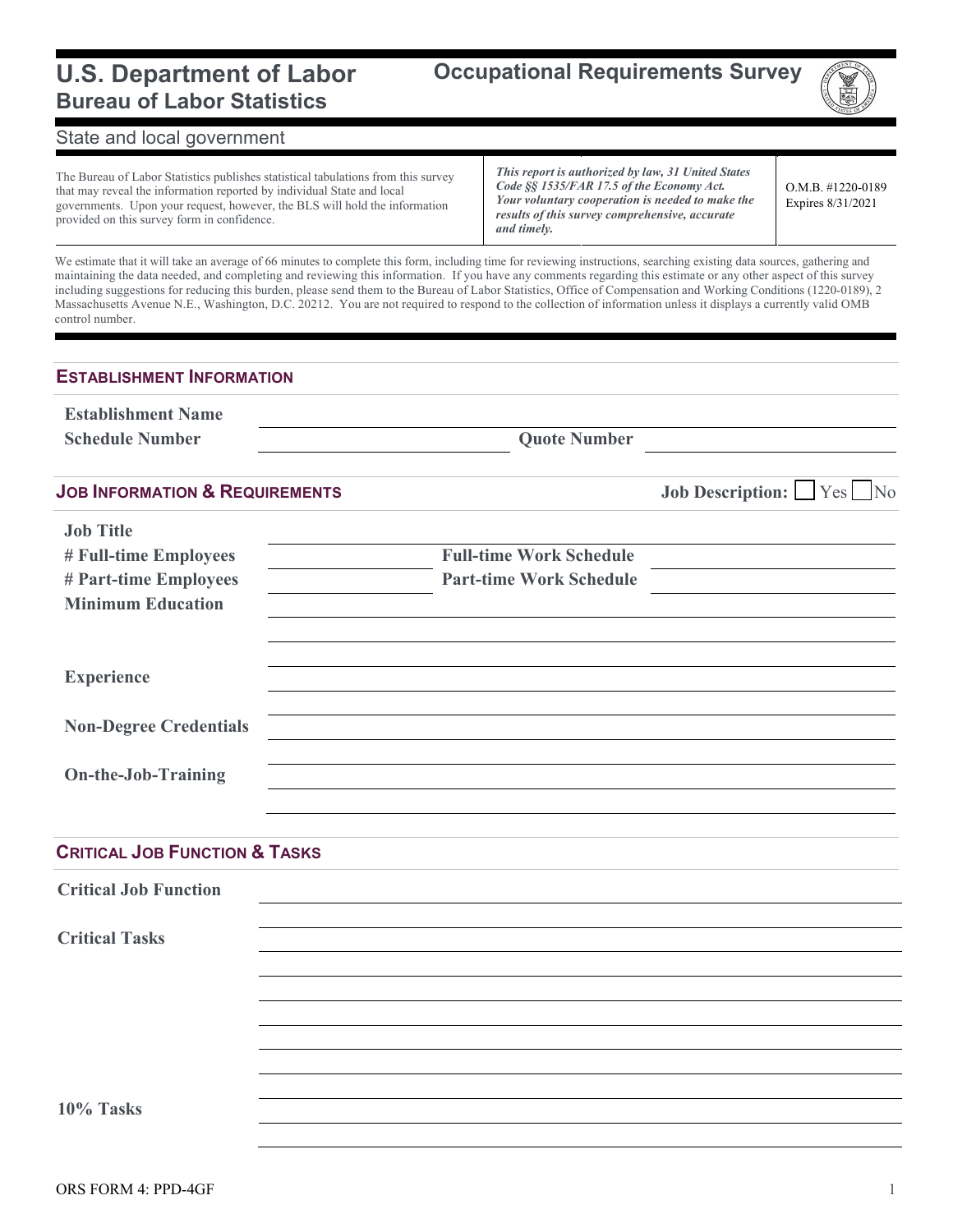| <b>SUPERVISORY INFORMATION</b>                                                                                                                                                                                   |                      |                                                                                       |  |  |  |  |  |
|------------------------------------------------------------------------------------------------------------------------------------------------------------------------------------------------------------------|----------------------|---------------------------------------------------------------------------------------|--|--|--|--|--|
| Lead Worker<br><b>Supervisory Duties:</b><br>None                                                                                                                                                                | Supervisor           | Manager                                                                               |  |  |  |  |  |
| Once per day<br><b>Frequency of Work Being Checked:</b><br>More than once per day<br>Less often than weekly<br>Less than once per day, but at least once per week                                                |                      |                                                                                       |  |  |  |  |  |
| Supervisor Present: Ves<br>N <sub>o</sub>                                                                                                                                                                        |                      |                                                                                       |  |  |  |  |  |
| <b>COMMUNICATION &amp; HEARING</b>                                                                                                                                                                               |                      |                                                                                       |  |  |  |  |  |
| <b>Work Related Communication</b><br><b>Speaking:</b><br>Up to 2% 2% up to 1/3 $\Box$ 1/3 up to 2/3 $\Box$ 2/3 or more $\Box$ Not Present $\Box$ Present, Duration Unknown                                       |                      | (Duration $-$ % of time)                                                              |  |  |  |  |  |
| Verbal Interactions: Constantly, every few minutes<br>Not more than once per hour, but more than once per day Once per day or less often                                                                         |                      | Not constantly, but more than once per hour                                           |  |  |  |  |  |
| People Skills: Basic<br>More than Basic                                                                                                                                                                          |                      | Working with the General Public: $\Box$ Yes $\Box$ No                                 |  |  |  |  |  |
| <b>Working Around Crowds:</b><br>$Yes$ No                                                                                                                                                                        | <b>Telework:</b>     | $Yes$ No                                                                              |  |  |  |  |  |
| Hearing<br>$Yes$ No<br><b>In-person Speech:</b>                                                                                                                                                                  | <b>Telephone:</b>    | $Yes$ No                                                                              |  |  |  |  |  |
| $\Box$ Yes $\Box$ No<br><b>Other Remote Speech:</b>                                                                                                                                                              | <b>Other Sounds:</b> | $Yes$ No                                                                              |  |  |  |  |  |
| Quiet Moderate Loud Very Loud<br><b>Noise Intensity Level:</b><br>Personal Protective Equipment (PPE): Yes<br>$\log$                                                                                             |                      |                                                                                       |  |  |  |  |  |
| <b>COGNITIVE DEMANDS</b>                                                                                                                                                                                         |                      |                                                                                       |  |  |  |  |  |
| <b>Control of Workload:</b><br>Machinery, equipment or software<br>Numerical performance targets (company determined)<br>People (such as customers, supervisor, etc.)<br>Self-paced by worker<br>Other (specify) |                      |                                                                                       |  |  |  |  |  |
| <b>Work Pace:</b> $\Box$ Consistent – Fast $\Box$ Consistent – Slow                                                                                                                                              | Varies               |                                                                                       |  |  |  |  |  |
| <b>Pause Control</b> (ability to step away): $\Box$ Yes $\Box$ No                                                                                                                                                |                      |                                                                                       |  |  |  |  |  |
| <b>Problem Solving:</b><br>Once per day<br>More than once per day<br>Not every week, but at least once per month                                                                                                 |                      | Not every day, but at least once per week<br>Less often than monthly, including never |  |  |  |  |  |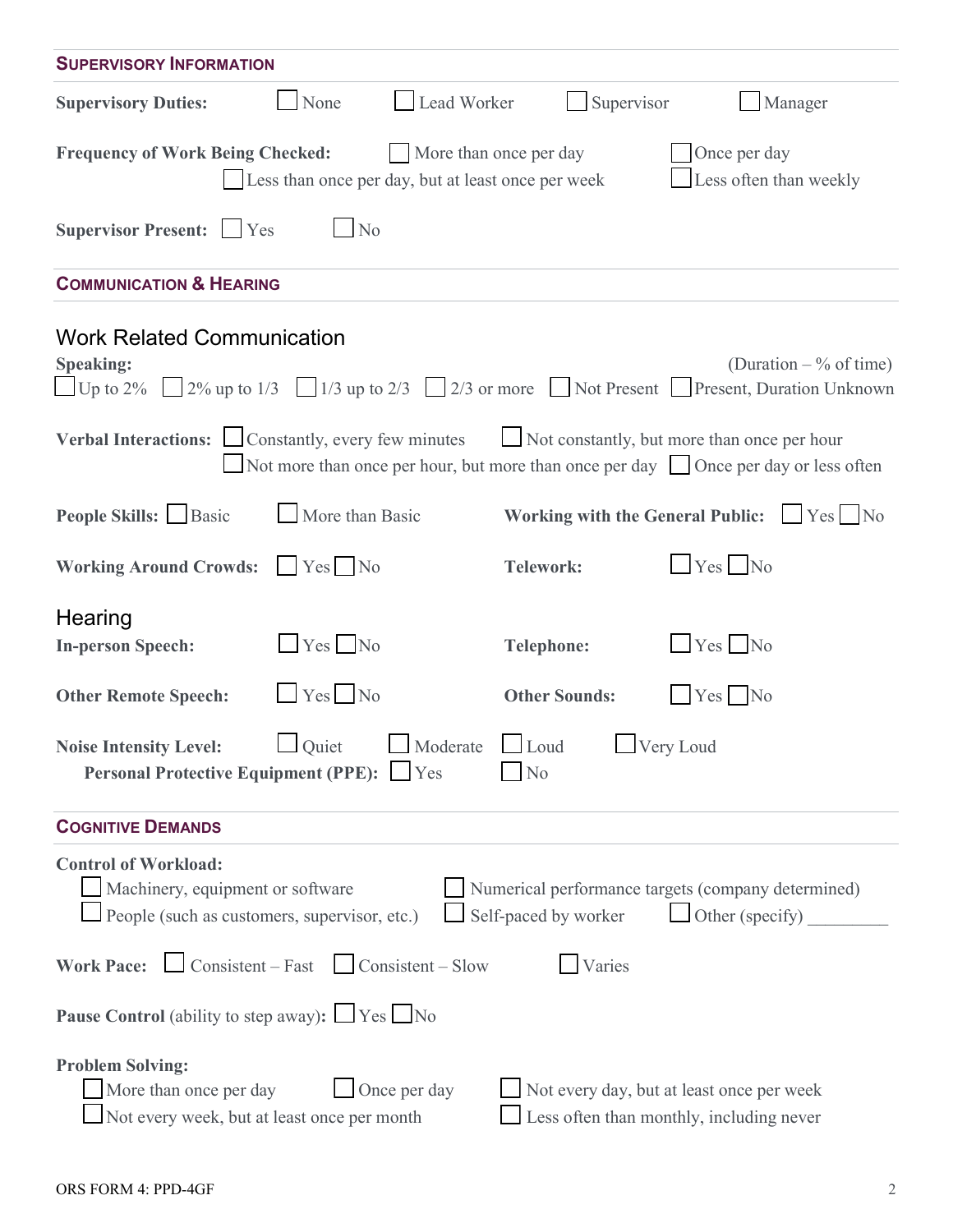| <b>PHYSICAL DEMANDS</b>           |                                            |  |  |  |  |
|-----------------------------------|--------------------------------------------|--|--|--|--|
| Sitting vs. Standing/Walking      | Sit/Stand at Will: $\Box$ Yes $\Box$ No    |  |  |  |  |
| <b>Sitting</b> (hours or percent) | <b>Standing/Walking (hours or percent)</b> |  |  |  |  |
|                                   |                                            |  |  |  |  |

## Lifting/Carrying

Most Weight Ever Lifted <sup>lbs.</sup> Items lifted

| <b>Seldom</b>             | <b>Occasional</b>             | Frequent                                              | <b>Constant</b>              |  |  |
|---------------------------|-------------------------------|-------------------------------------------------------|------------------------------|--|--|
| (Up to $2\%$ of the time) | $(2\%$ up to 1/3 of the time) | $(1/3$ up to 2/3 of the time)                         | $(2/3)$ or more or the time) |  |  |
| <b>None</b>               | <b>None</b>                   | <b>None</b>                                           | <b>None</b>                  |  |  |
| Negligible                | Negligible                    | Negligible                                            | $\Box$ Negligible            |  |  |
| 1 to 10 lbs.              | 1 to 10 lbs.                  | 1 to 10 lbs.                                          | 1 to 10 lbs.                 |  |  |
| $\Box$ 11 to 25 lbs.      | $\sqrt{11}$ to 25 lbs.        | 11 to 25 lbs.                                         | 11 to 25 lbs.                |  |  |
| $\sqrt{26}$ to 50 lbs.    | <b>26 to 50 lbs.</b>          | 26 to 50 lbs.                                         | $>25$ lbs.                   |  |  |
| $\sqrt{51}$ to 75 lbs.    | 51 to 75 lbs.                 | $\geq 50$ lbs.                                        |                              |  |  |
| 76 to 100 lbs.            | 76 to 100 lbs.                |                                                       |                              |  |  |
| $>100$ lbs.               | $\sqrt{>100}$ lbs.            | Note: Duration $\%$ = percentage of the worker's time |                              |  |  |

# Pushing/Pulling

|                   | Up to $2\%$ | $2\%$ up to | $1/3$ up to<br>2/3 | 2/3 or More Not Present | Present,<br><b>Duration</b><br><b>Unknown</b> | One / Both |
|-------------------|-------------|-------------|--------------------|-------------------------|-----------------------------------------------|------------|
| Hands/Arms:       |             |             |                    |                         |                                               |            |
| <b>Feet/Legs:</b> |             |             |                    |                         |                                               |            |

# Reaching/Manipulation

|                                                        | Up to $2\%$ | $2\%$ up to<br>1/3 | $1/3$ up to<br>2/3 | 2/3 or More Not Present | Present,<br><b>Duration</b><br><b>Unknown</b> | One / Both |
|--------------------------------------------------------|-------------|--------------------|--------------------|-------------------------|-----------------------------------------------|------------|
| <b>Overhead</b><br><b>Reaching:</b>                    |             |                    |                    |                         |                                               |            |
| <b>At/Below</b><br><b>Shoulder</b><br><b>Reaching:</b> |             |                    |                    |                         |                                               |            |
| <b>Gross</b><br><b>Manipulation:</b>                   |             |                    |                    |                         |                                               |            |
| Fine<br><b>Manipulation:</b>                           |             |                    |                    |                         |                                               |            |
| Foot/Leg<br><b>Controls:</b>                           |             |                    |                    |                         |                                               |            |
| <b>Keyboarding:</b>                                    |             |                    |                    |                         |                                               |            |